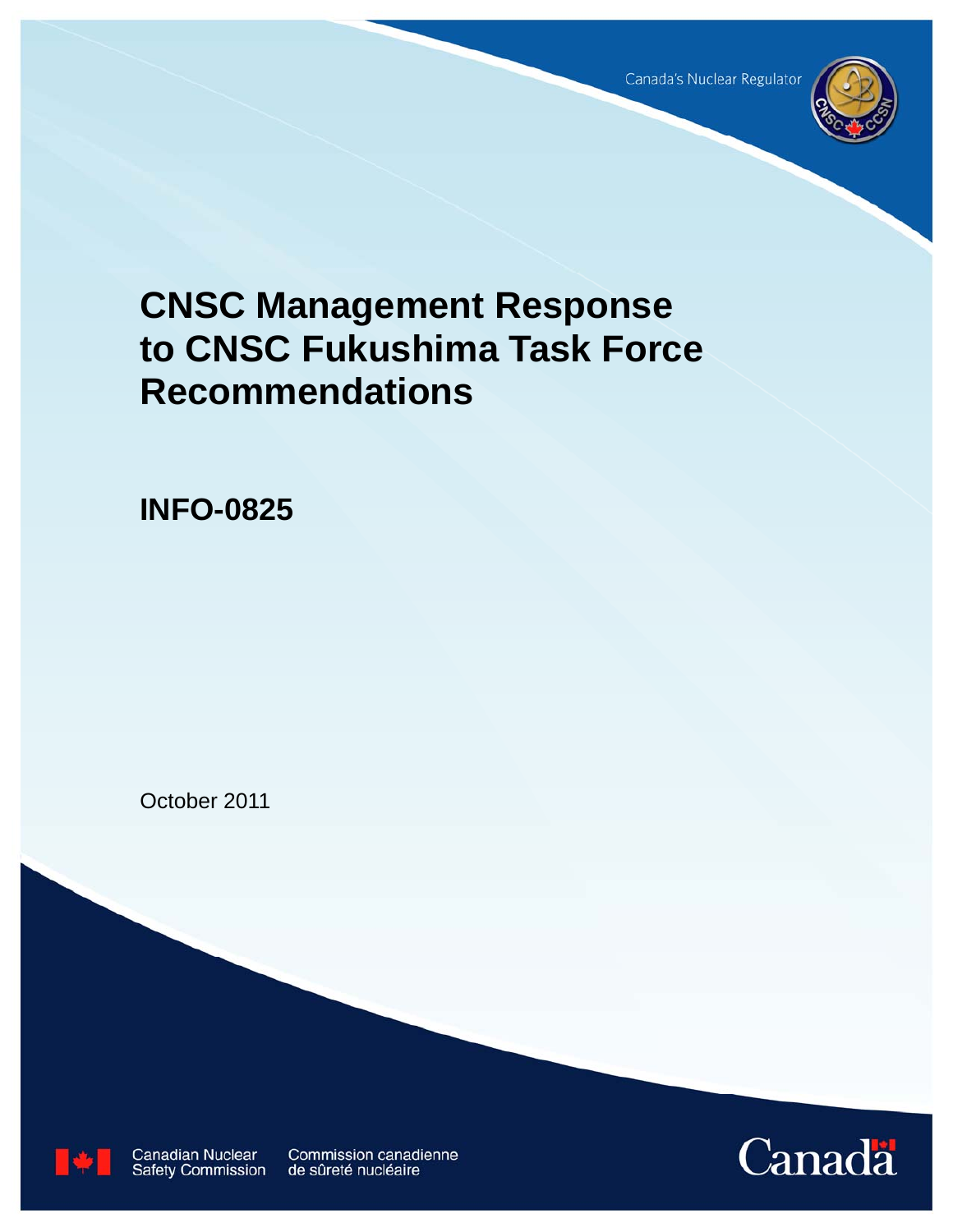#### **CNSC Management Response to CNSC Fukushima Task Force Recommendations**

© Minister of Public Works and Government Services Canada 2011 Catalogue number CC172-77/1-2011E-PDF ISBN 978-1-100-19521-6

Published by the Canadian Nuclear Safety Commission (CNSC) Catalogue number INFO-0825

Extracts from this document may be reproduced for individual use without permission provided the source is fully acknowledged. However, reproduction in whole or in part for other purposes requires prior written permission from the Canadian Nuclear Safety Commission.

Également publié en français sous le titre de : *Réponse de la direction aux recommandations du Groupe de travail de la CCSN sur Fukushima*

#### **Document availability**

This document can be viewed on the CNSC Web site at **nuclearsafety** gc.ca. To order a printed copy of the document in English or French, please contact:

Canadian Nuclear Safety Commission 280 Slater Street P.O. Box 1046, Station B Ottawa, Ontario K1P 5S9 CANADA

Tel.: 613-995-5894 or 1-800-668-5284 (in Canada only) Facsimile: 613-995-5086 E-mail: [info@cnsc-ccsn.gc.ca](mailto:info@cnsc-ccsn.gc.ca) Web site: nuclearsafety.gc.ca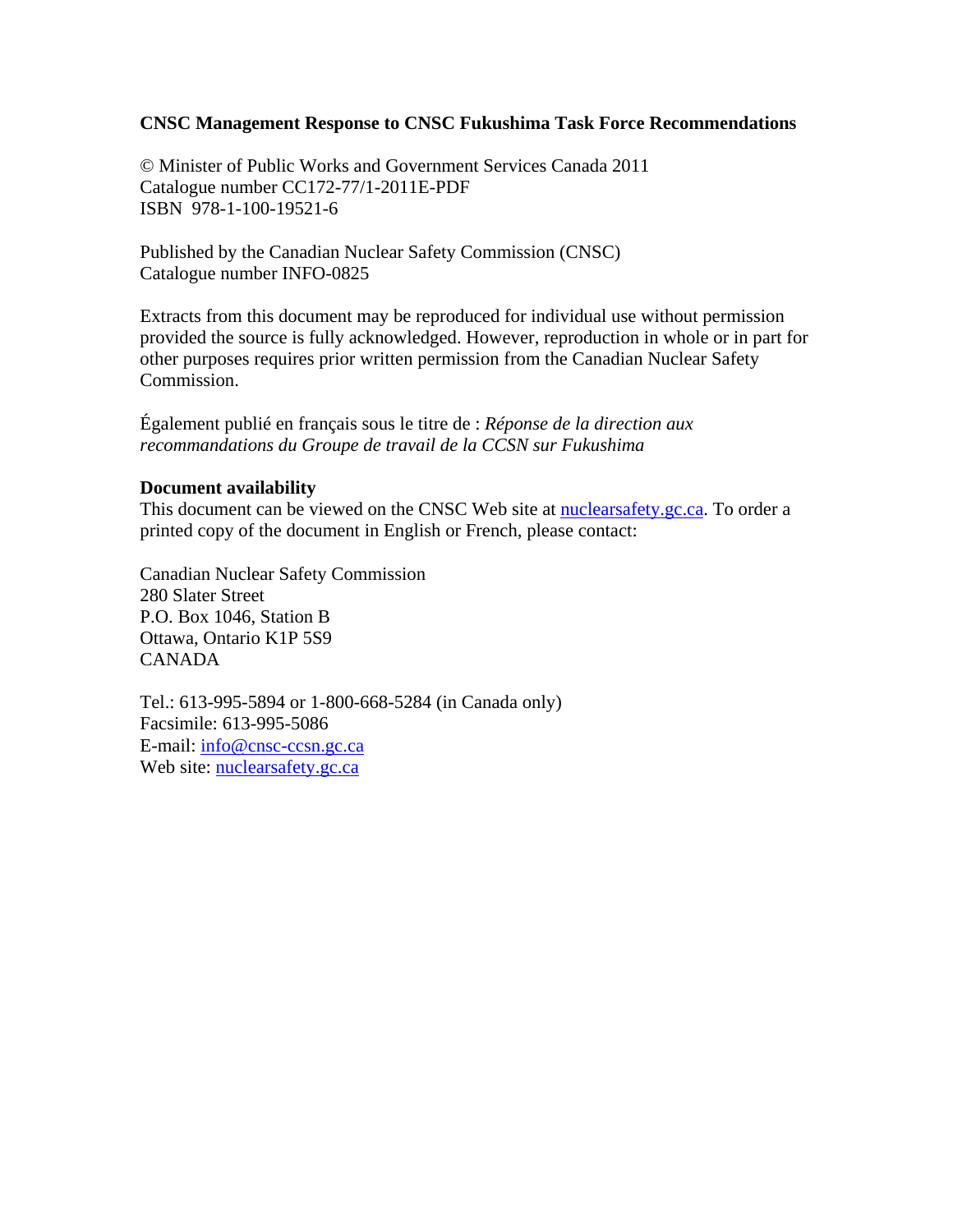# **CNSC Management Response to the CNSC Fukushima Task Force Recommendations**

**INFO-0825** 

**October 2011**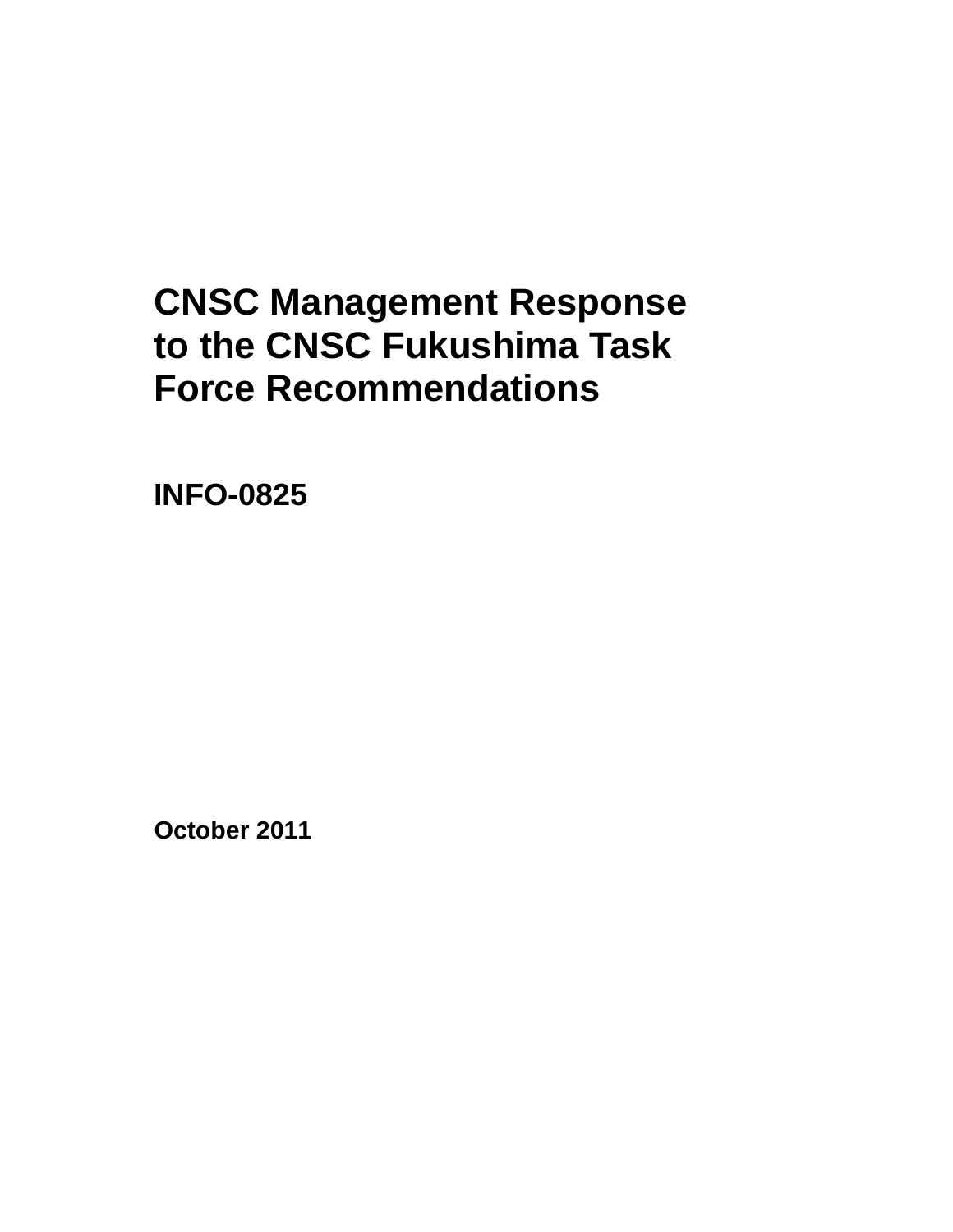## **Message from the Executive Vice-President and Chief Regulatory Operations Officer**

The *CNSC Fukushima Task Force Report* constitutes the Canadian "stress test" applied to Canadian operating nuclear reactors. The results of this stress test confirm the safe operation of nuclear power reactors in Canada.

This proposed *CNSC Management Response to the CNSC Fukushima Task Force Recommendations* outlines the framework that the CNSC intends to follow in implementing the recommendations of the Task Force in a timely and transparent manner. The framework builds upon the conclusions and recommendations of the Task Force's review of the Canadian nuclear power plant operators' responses to the CNSC request, under subsection 12(2) of the *General Nuclear Safety and Control Regulations*, to reexamine the safety cases of their nuclear power plants. Many of these recommendations were already being considered and implemented by the CNSC and licensees as part of normal regulatory oversight.

I accept the conclusions and recommendations of the Task Force report. I believe that the proposed improvements will further strengthen the safety case of Canadian nuclear power plants.

Ramzi Jammal Executive Vice-President and Chief Regulatory Operations Officer Canadian Nuclear Safety Commission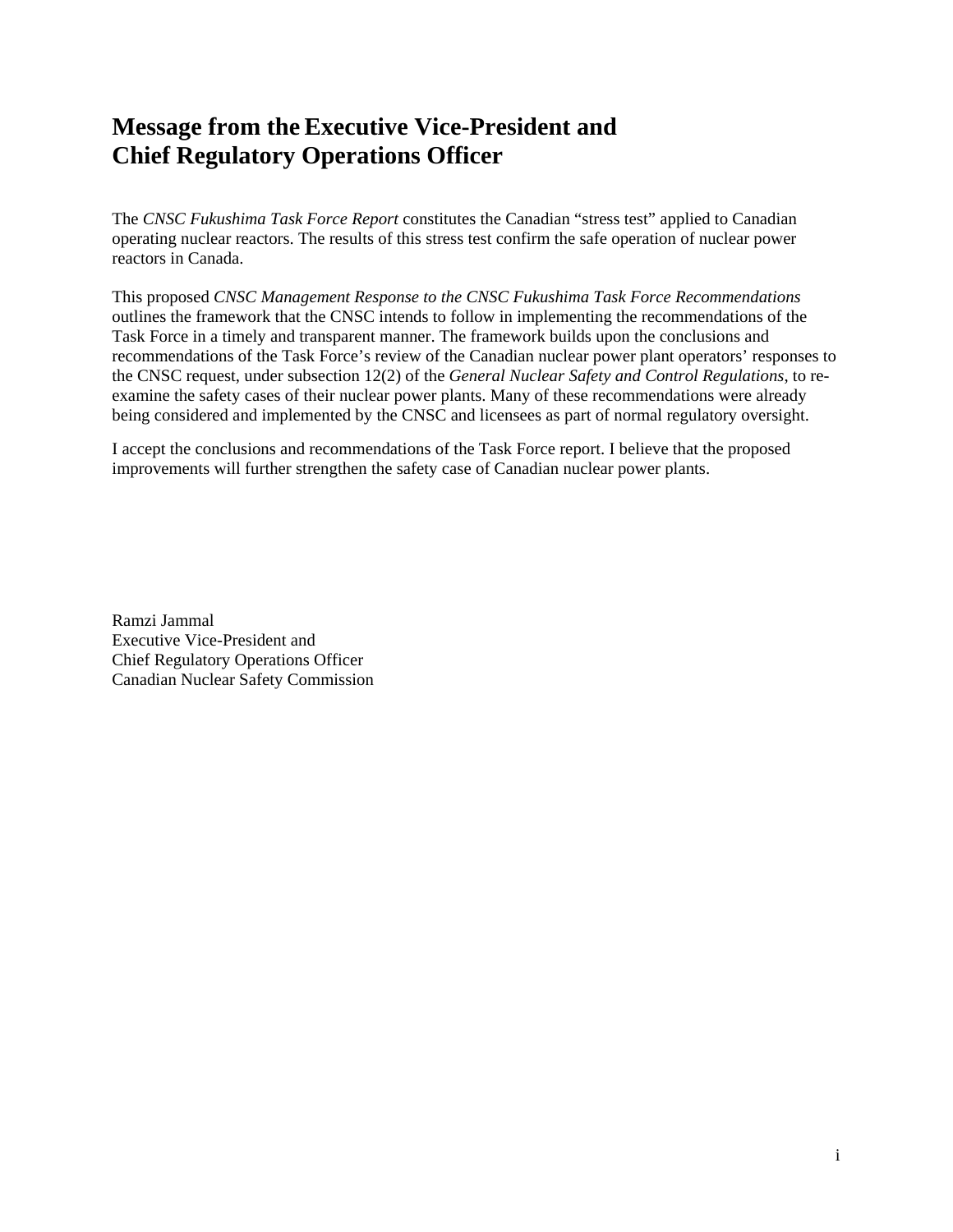# **Overview**

On March 11, 2011, a magnitude 9.0 earthquake, followed by a devastating tsunami, struck Japan. The combined impact of the earthquake and tsunami on the Fukushima Daiichi nuclear power plant caused a severe nuclear accident. In response to these events, the Canadian Nuclear Safety Commission (CNSC) established the CNSC Fukushima Task Force (the "Task Force") to evaluate operational, technical and regulatory implications for Canadian nuclear power plants.

On September 30, 2011, the Task Force completed its review of the lessons learned from the accident and presented its findings in the *CNSC Fukushima Task Force Report.* The report particularly emphasizes:

- the capability of Canadian nuclear power plants to withstand conditions similar to those that triggered the Fukushima nuclear accident
- **EXECUTE:** emergency preparedness and response in Canada
- $\blacksquare$  the effectiveness of the CNSC's regulatory framework

The Task Force concluded that Canadian nuclear power plants are safe and pose a very small risk to the health and safety of Canadians and the environment. The Task Force made 13 recommendations to further enhance the safety of nuclear power plants in Canada. These are presented in section 10 of the Task Force report.

# **Recommendations**

For the purpose of this Management Response, the Task Force recommendations can be divided into two broad categories:

- **Technical and operational recommendations***,* which pertain to design and operational enhancements to strengthen reactor defence in depth and technical cooperation at the international level.
- **Regulatory recommendations***,* which require Commission approval to amend the CNSC regulatory framework and processes and the Commission approval and direction to enhance emergency preparedness.

### **Technical and operational recommendations**

The Task Force confirmed that Canadian nuclear power plants are safe and have a strong design relying on multiple layers of defence. Nevertheless, the Task Force recommended strengthening the safety case of nuclear power plants as it relates to the lessons learned from the Fukushima accident. The review findings, upon which these recommendations are based, have been determined through comparison with the *Nuclear Power Plant Safety Review Criteria*. These criteria exceed the applicable requirements and expectations of the current CNSC regulatory framework. A mapping of the recommendations to each finding is included as Appendix D of the CNSC Task Force report.

These recommendations are technical and operational in nature, and CNSC staff will implement them through normal regulatory oversight of the current CANDU fleet. Consequently, CNSC management has been instructed by the Executive Vice-President and Chief Regulatory Operations Officer to address each recommendation in the form of a comprehensive action plan that details measures required of licensees to strengthen reactor defence in depth.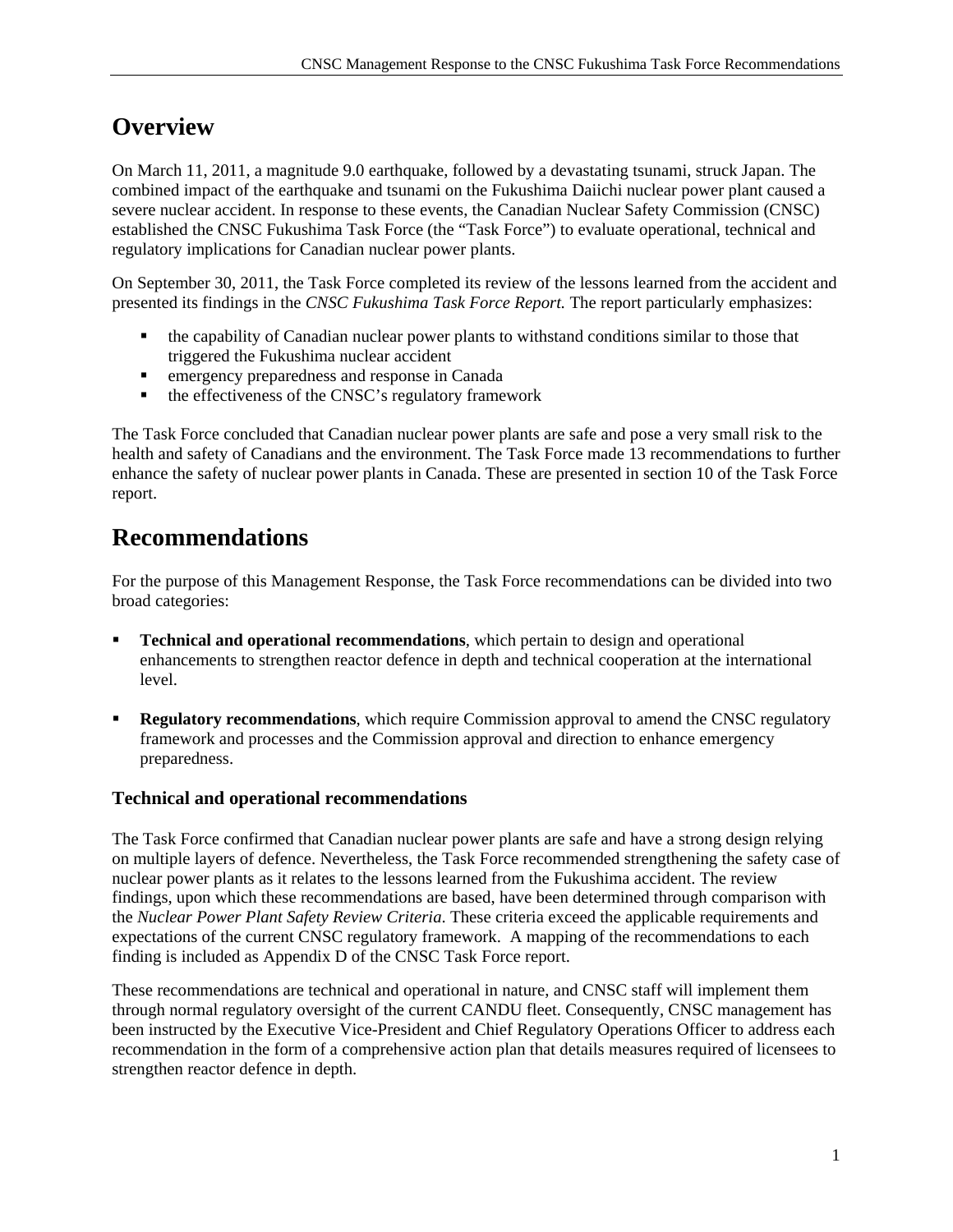### **Regulatory recommendations**

The Task Force performed a detailed review of the CNSC regulatory framework and processes and confirmed that the Canadian regulatory framework is strong, comprehensive and effectively applied to the whole range of plant conditions. In recognition of the results of this review, the Executive Vice-President and Chief Regulatory Operations Officer will refer these recommendations to the Commission as part of the detailed CNSC Action Plan.

In addition, the Task Force concluded that the emergency preparedness and response measures in Canada, both onsite and offsite, are adequate. Nevertheless, the Task Force identified further improvements through streamlining emergency preparedness between onsite and offsite authorities. This conclusion is accepted by the Executive Vice-President and Chief Regulatory Operations Officer, and this recommendation is referred to the Commission for direction.

# **Implementation**

The implementation plan of the technical and operational recommendations will consist of action items that take into consideration differences in reactor designs and locations, and that identify lead CNSC directorates, completion dates and closure criteria.

The regulatory recommendations that deal with amendments to existing licences or CNSC regulations and regulatory documents will be referred to the Commission for approval or direction.

This Management Response establishes the following general guidance for implementing these recommendations, consistent with risk-informed considerations and related cost-benefit implications:

- Short term **by December 31, 2012**
- Medium term **by December 31, 2013**
- Long term **by December 31, 2015**

The public and stakeholders are invited to provide their written comments on the Task Force Report and proposed Management Response. This input will be incorporated into a comprehensive CNSC Action Plan that will be presented to the Commission at a public Commission meeting on February 15, 2012.

# **Next Steps**

To ensure transparency and public input to the process, the following actions will be undertaken:

#### **October 28, 2011 – December 1, 2011**

Posting of the Task Force report and CNSC Management Response for public comment

#### **December 15, 2011 – January 20, 2012 (tentative)**

Posting of Commission Member Document (CMD) for public comment on the:

- CNSC Action Plan, and
- Disposition Report of comments received from the first public and stakeholder review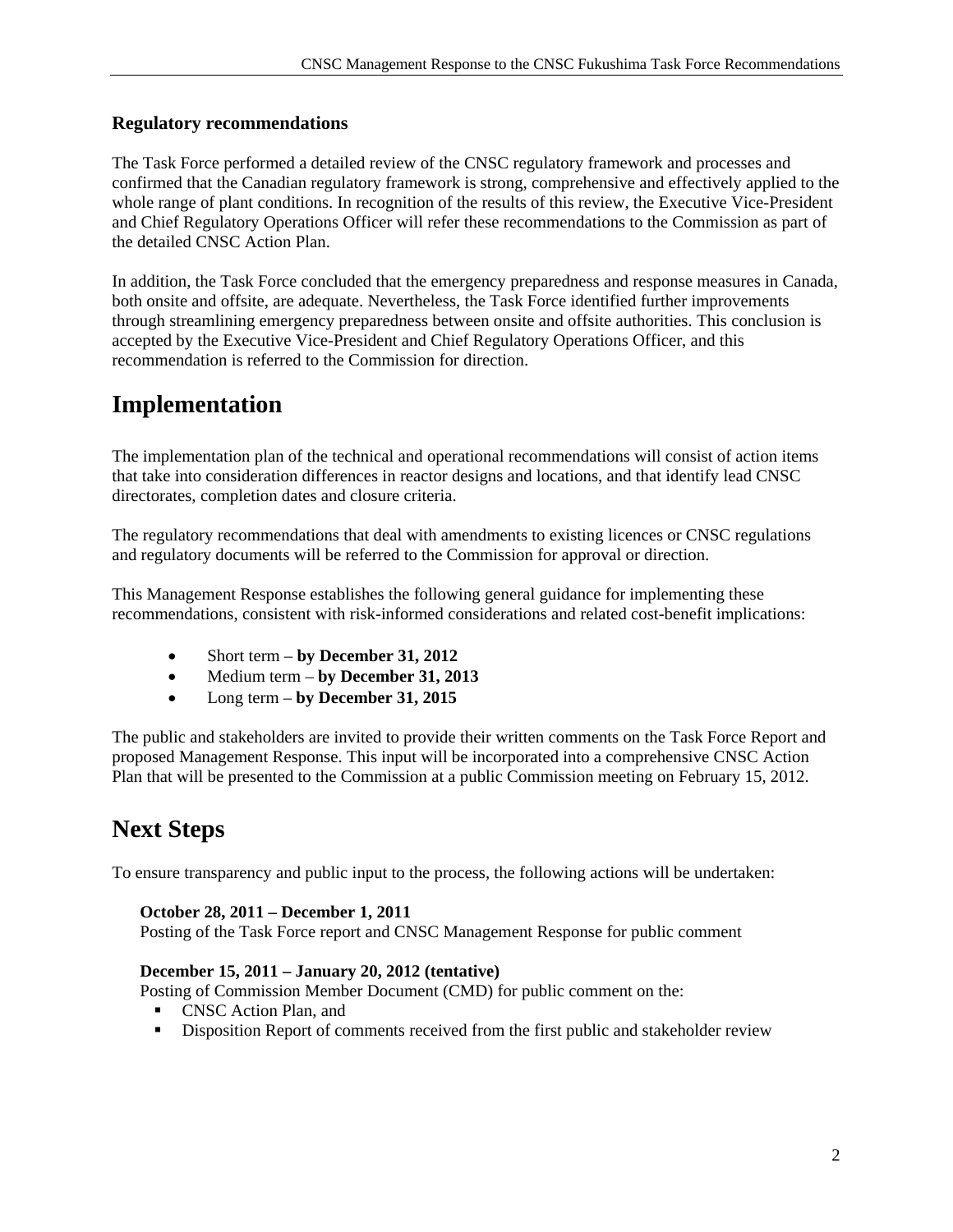#### **January 20, 2012 – February 8, 2012 (tentative)**

Disposition of comments received from the second public and stakeholder review and revisions to the CNSC Action Plan as required

#### **February 15, 2012 (tentative)**

Commission public meeting on the revised CNSC Action Plan

### **Conclusion**

This CNSC Management Response describes the basis upon which the Task Force recommendations will be implemented in a timely and transparent manner. These actions, together with comments from the public and stakeholders, demonstrate CNSC management's commitment to ensure the robustness of Canada's regulatory framework and safety of nuclear power plants in Canada.

In addition, the CNSC has agreed to undergo international peer reviews, first by participating in an Integrated Regulatory Review Service mission led by the International Atomic Energy Agency and, subsequently, by fulfilling its obligation to the Convention on Nuclear Safety by submitting a national report on the lessons learned from the Fukushima accident for an Extraordinary Meeting to be held in Vienna, Austria, in August 2012.